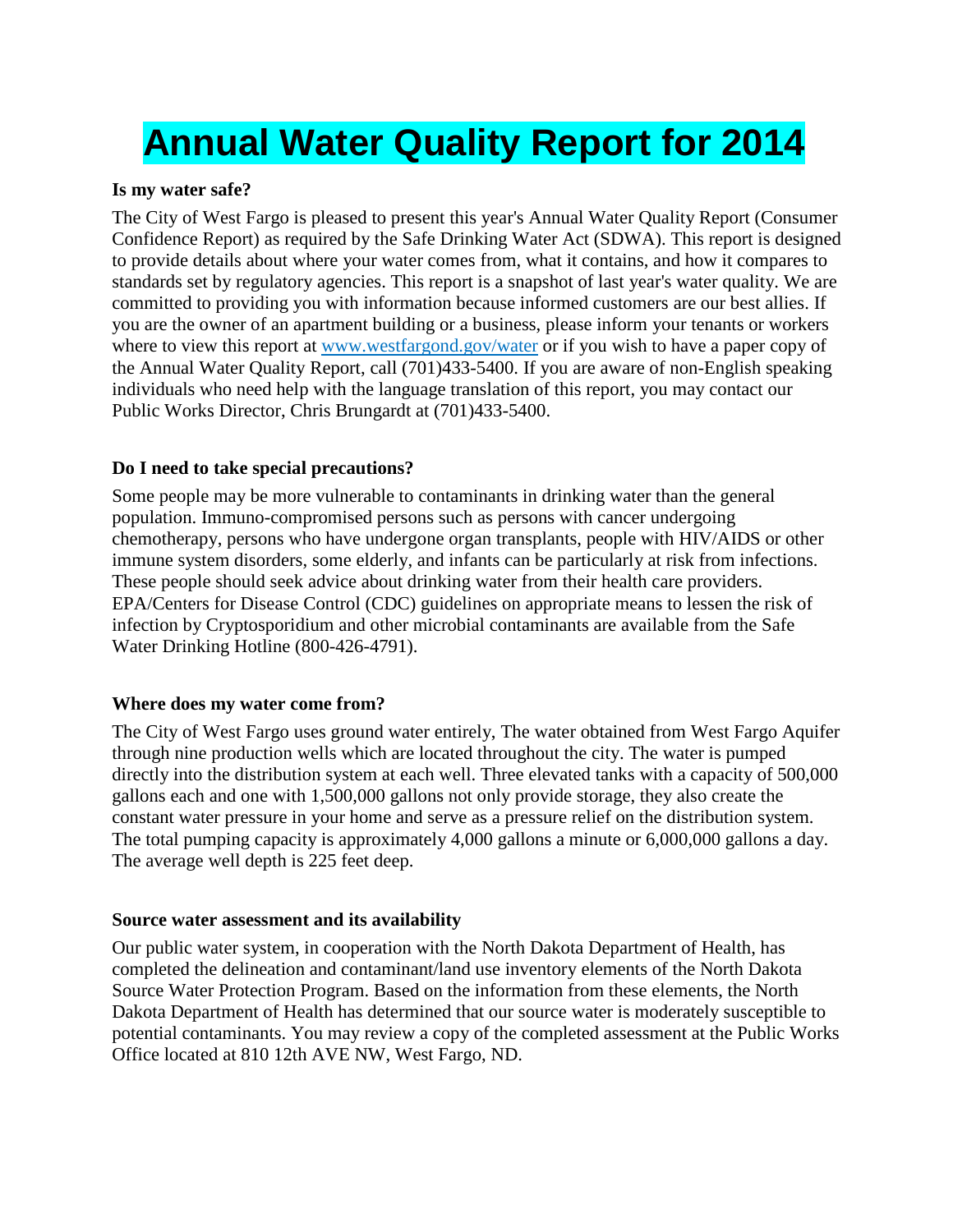#### **Why are there contaminants in my drinking water?**

Drinking water, including bottled water, may reasonably be expected to contain at least small amounts of some contaminants. The presence of contaminants does not necessarily indicate that water poses a health risk. More information about contaminants and potential health effects can be obtained by calling the Environmental Protection Agency's (EPA) Safe Drinking Water Hotline (800-426-4791).

The sources of drinking water (both tap water and bottled water) include rivers, lakes, streams, ponds, reservoirs, springs, and wells. As water travels over the surface of the land or through the ground, it dissolves naturally occurring minerals and, in some cases, radioactive material, and can pick up substances resulting from the presence of animals or from human activity: microbial contaminants, such as viruses and bacteria, that may come from sewage treatment plants, septic systems, agricultural livestock operations, and wildlife; inorganic contaminants, such as salts and metals, which can be naturally occurring or result from urban storm water runoff, industrial, or domestic wastewater discharges, oil and gas production, mining, or farming; pesticides and herbicides, which may come from a variety of sources such as agriculture, urban storm water runoff, and residential uses; organic chemical contaminants, including synthetic and volatile organic chemicals, which are by-products of industrial processes and petroleum production, and can also come from gas stations, urban storm water runoff, and septic systems; and radioactive contaminants, which can be naturally occurring or be the result of oil and gas production and mining activities. In order to ensure that tap water is safe to drink, EPA prescribes regulations that limit the amount of certain contaminants in water provided by public water systems. Food and Drug Administration (FDA) regulations establish limits for contaminants in bottled water which must provide the same protection for public health.

#### **How can I get involved?**

The West Fargo City Commission meets on the first, third, and fifth Monday of each month and is open to the public for your input or concerns.

#### **Description of Water Treatment Process**

Your water is treated by disinfection. Disinfection involves the addition of chlorine or other disinfectant to kill dangerous bacteria and microorganisms that may be in the water. Disinfection is considered to be one of the major public health advances of the 20th century.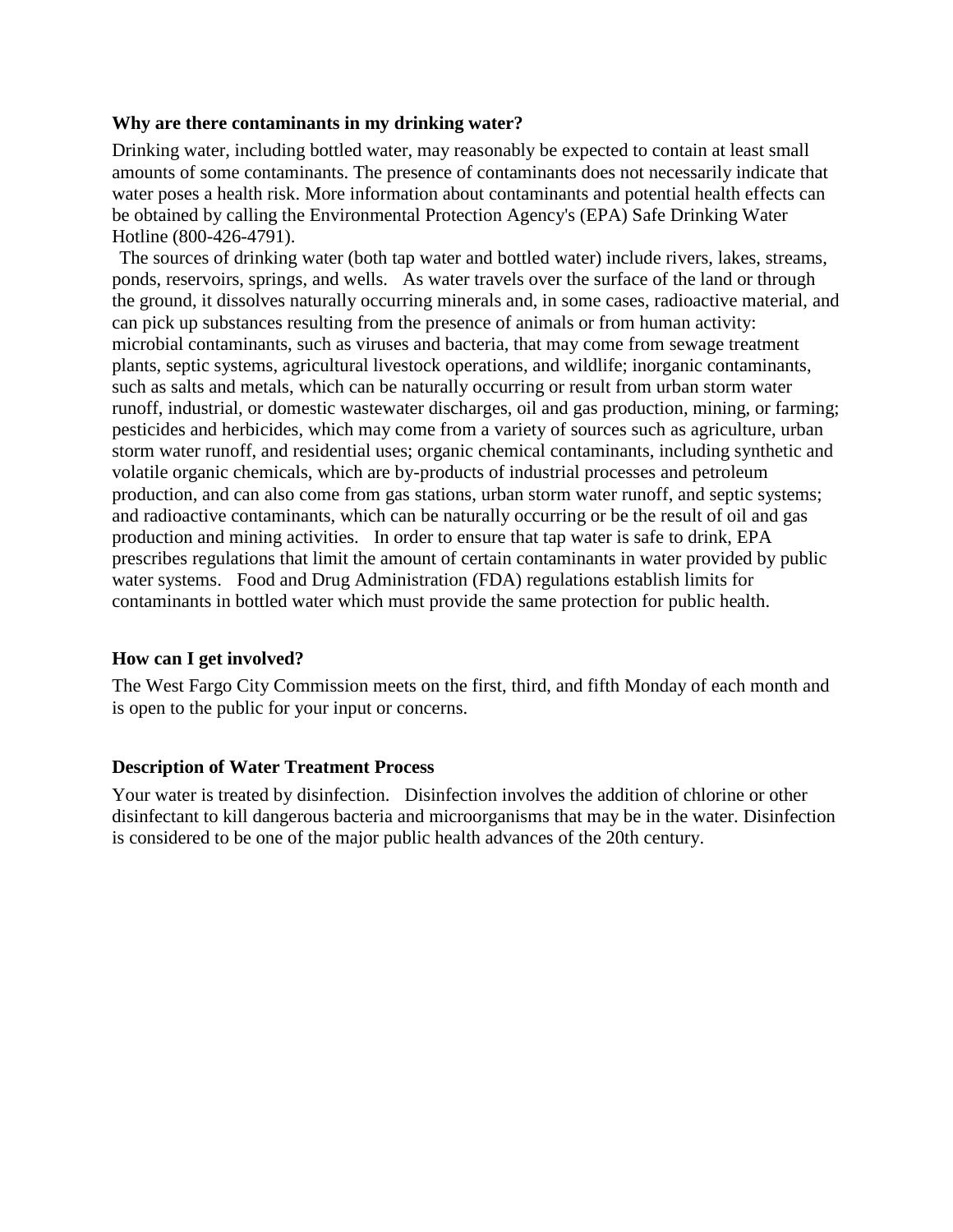#### **Water Conservation Tips**

Did you know that the average U.S. household uses approximately 400 gallons of water per day or 100 gallons per person per day? Luckily, there are many low-cost and no-cost ways to conserve water. Small changes can make a big difference – try one today and soon it will become second nature.

- Take short showers a 5 minute shower uses 4 to 5 gallons of water compared to up to 50 gallons for a bath.
- Shut off water while brushing your teeth, washing your hair and shaving and save up to 500 gallons a month.
- Use a water-efficient showerhead. They're inexpensive, easy to install, and can save you up to 750 gallons a month.
- Run your clothes washer and dishwasher only when they are full. You can save up to 1,000 gallons a month.
- Water plants only when necessary.
- Fix leaky toilets and faucets. Faucet washers are inexpensive and take only a few minutes to replace. To check your toilet for a leak, place a few drops of food coloring in the tank and wait. If it seeps into the toilet bowl without flushing, you have a leak. Fixing it or replacing it with a new, more efficient model can save up to 1,000 gallons a month.
- Adjust sprinklers so only your lawn is watered. Apply water only as fast as the soil can absorb it and during the cooler parts of the day to reduce evaporation.
- Teach your kids about water conservation to ensure a future generation that uses water wisely. Make it a family effort to reduce next month's water bill!
- Visit [www.epa.gov/watersense](http://www.epa.gov/watersense) for more information.

#### **Cross Connection Control Survey**

The purpose of this survey is to determine whether a cross-connection may exist at your home or business. A cross connection is an unprotected or improper connection to a public water distribution system that may cause contamination or pollution to enter the system. We are responsible for enforcing cross-connection control regulations and insuring that no contaminants can, under any flow conditions, enter the distribution system. If you have any of the devices listed below please contact us so that we can discuss the issue, and if needed, survey your connection and assist you in isolating it if that is necessary.

- Boiler/ Radiant heater (water heaters not included)
- Underground lawn sprinkler system
- Pool or hot tub (whirlpool tubs not included)
- Additional source(s) of water on the property
- Decorative pond
- Watering trough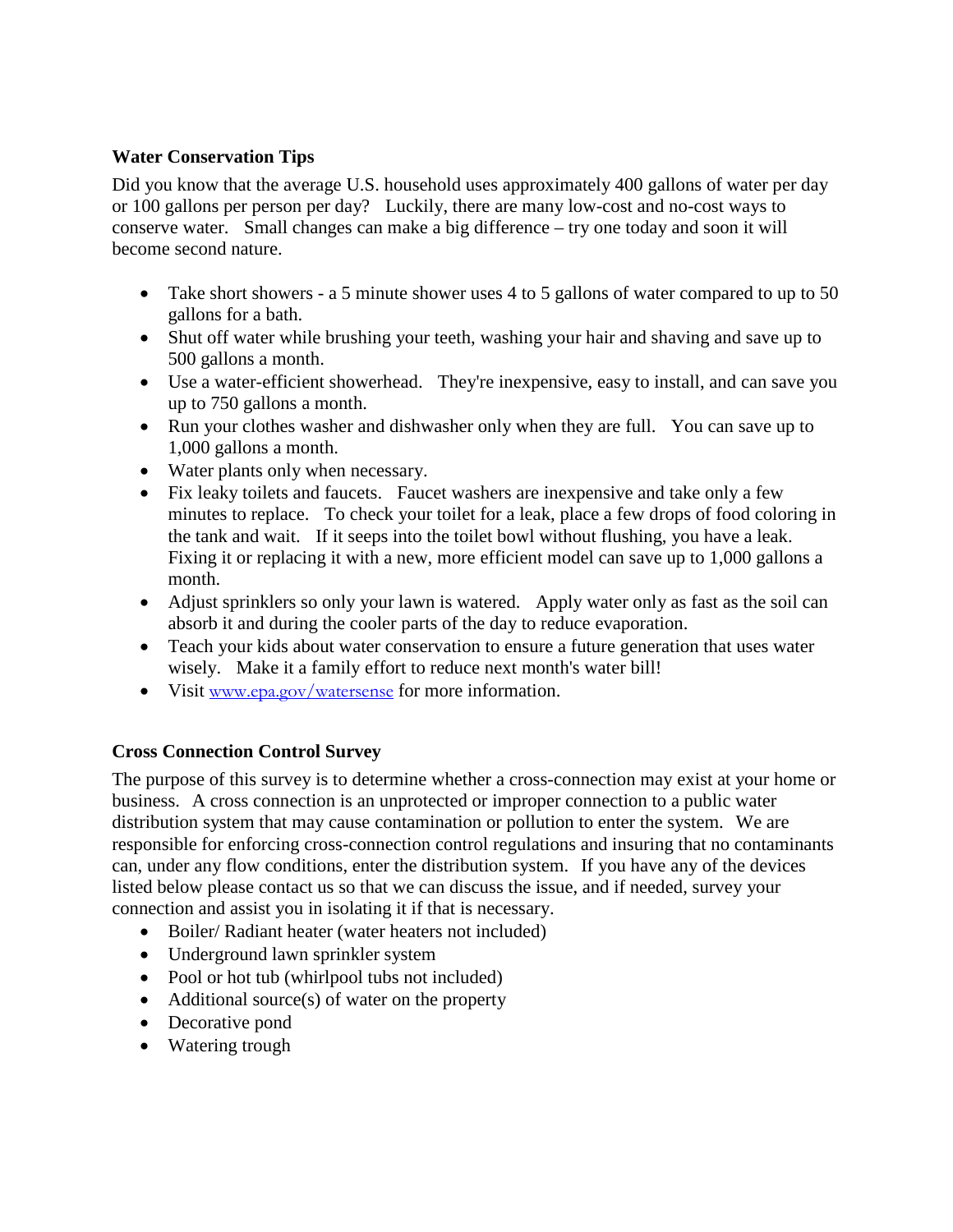#### **Source Water Protection Tips**

Protection of drinking water is everyone's responsibility. You can help protect your community's drinking water source in several ways:

- Eliminate excess use of lawn and garden fertilizers and pesticides they contain hazardous chemicals that can reach your drinking water source.
- Pick up after your pets.
- If you have your own septic system, properly maintain your system to reduce leaching to water sources or consider connecting to a public water system.
- Dispose of chemicals properly; take used motor oil to a recycling center.
- Volunteer in your community. Find a watershed or wellhead protection organization in your community and volunteer to help. If there are no active groups, consider starting one. Use EPA's Adopt Your Watershed to locate groups in your community, or visit the Watershed Information Network's How to Start a Watershed Team.
- Organize a storm drain stenciling project with your local government or water supplier. Stencil a message next to the street drain reminding people "Dump No Waste - Drains to River" or "Protect Your Water." Produce and distribute a flyer for households to remind residents that storm drains dump directly into your local water body.

#### **Water Main Flushing**

Distribution mains (water pipes) convey water to homes, businesses and hydrants in your neighborhood. The water entering distribution mains is of very high quality; however water quality can deteriorate in areas of the distribution mains over time. Water main flushing is the process of cleaning the interior of the mains by sending a rapid flow of water through the mains. Flushing maintains water quality in several ways. For example, flushing removes sediments like iron and manganese. Although iron and manganese do not pose health concerns, they can affect the taste, clarity and color of the water. Additionally, sediments can shield microorganisms from the disinfecting power of chlorine, contributing to the growth of microorganisms within the water mains. Flushing helps remove stale water and ensures the presence of fresh water with sufficient dissolved oxygen and disinfectant levels and an acceptable taste and smell. During flushing operations in your area, some short-term deterioration of the water quality, through uncommon, is possible. You should avoid tap water for household use at that time. Please refrain from washing clothes when we are in your area. If you do use the tap, allow your cold water to run for a few minutes at full velocity before use and avoid using hot water, to prevent sediment accumulation in your hot water heater. The City of West Fargo flushes hydrants twice a year, in the spring and in the fall. We notify the media (TV, Radio and newspaper) of our flushing dates and times. The information will be on our web site at http://www.westfargond.gov.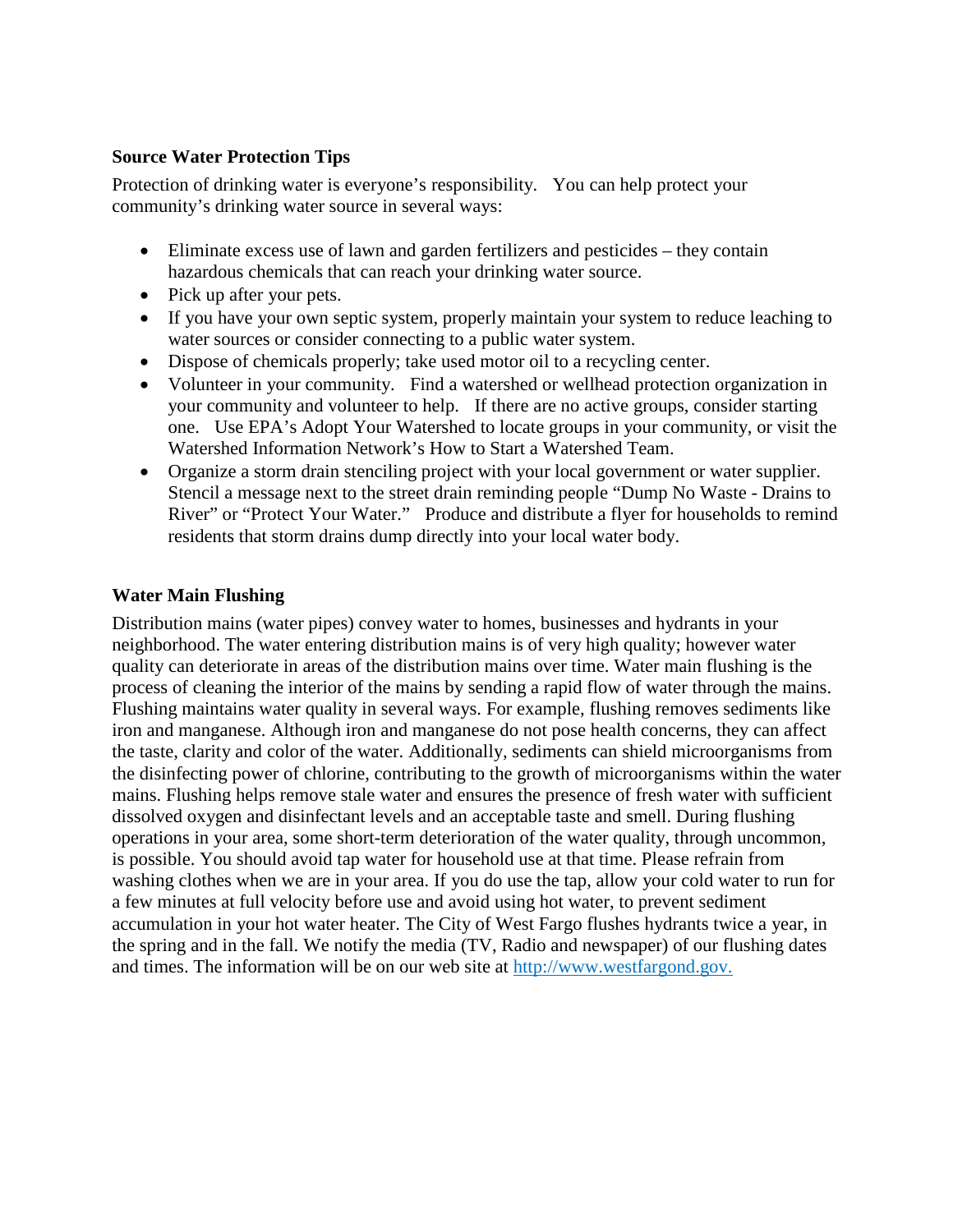#### **Additional Information for Lead**

If present, elevated levels of lead can cause serious health problems, especially for pregnant women and young children. Lead in drinking water is primarily from materials and components associated with service lines and home plumbing. City of West Fargo is responsible for providing high quality drinking water, but cannot control the variety of materials used in plumbing components. When your water has been sitting for several hours, you can minimize the potential for lead exposure by flushing your tap for 30 seconds to 2 minutes before using water for drinking or cooking. If you are concerned about lead in your water, you may wish to have your water tested. Information on lead in drinking water, testing methods, and steps you can take to minimize exposure is available from the Safe Drinking Water Hotline or at http://www.epa.gov/safewater/lead.

## **Water Quality Data Table**

In order to ensure that tap water is safe to drink, EPA prescribes regulations which limit the amount of contaminants in water provided by public water systems. The table below lists all of the drinking water contaminants that we detected during the calendar year of this report. Although many more contaminants were tested, only those substances listed below were found in your water. All sources of drinking water contain some naturally occurring contaminants. At low levels, these substances are generally not harmful in our drinking water. Removing all contaminants would be extremely expensive, and in most cases, would not provide increased protection of public health. A few naturally occurring minerals may actually improve the taste of drinking water and have nutritional value at low levels. Unless otherwise noted, the data presented in this table is from testing done in the calendar year of the report. The EPA or the State requires us to monitor for certain contaminants less than once per year because the concentrations of these contaminants do not vary significantly from year to year, or the system is not considered vulnerable to this type of contamination. As such, some of our data, though representative, may be more than one year old. In this table you will find terms and abbreviations that might not be familiar to you. To help you better understand these terms, we have provided the definitions below the table.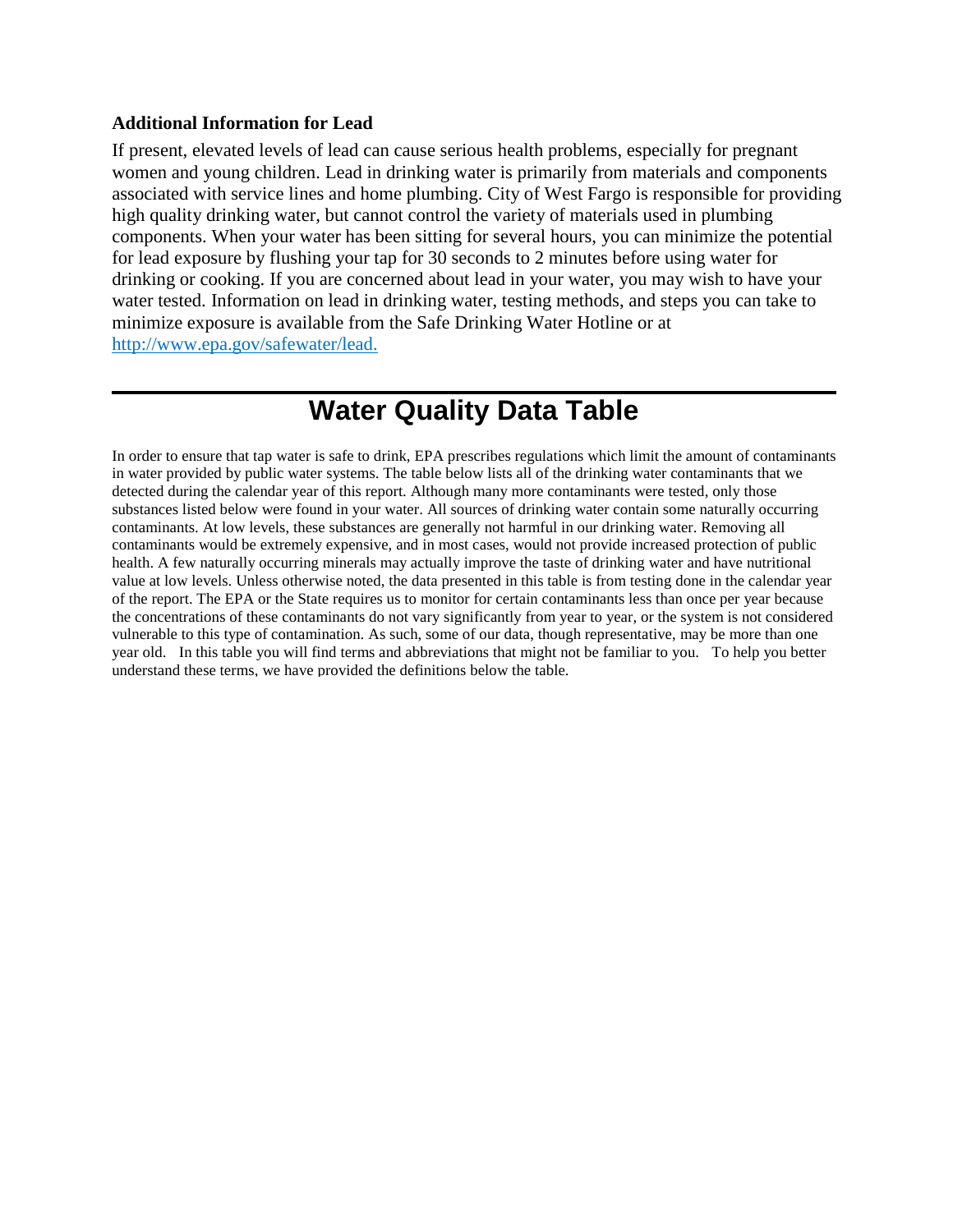|                                                                                                                                                                          | <b>MCLG</b>    | MCL,           |               |               |       |  |                     |                |                  |                                              |                                                                                                                                       |  |
|--------------------------------------------------------------------------------------------------------------------------------------------------------------------------|----------------|----------------|---------------|---------------|-------|--|---------------------|----------------|------------------|----------------------------------------------|---------------------------------------------------------------------------------------------------------------------------------------|--|
|                                                                                                                                                                          | or             | TT, or         | Your<br>Water | $Low$ High    | Range |  | <b>Sample</b>       |                | <b>Violation</b> |                                              |                                                                                                                                       |  |
| <b>Contaminants</b>                                                                                                                                                      | <b>MRDLG</b>   | <b>MRDL</b>    |               |               |       |  | <b>Date</b>         |                |                  |                                              | <b>Typical Source</b>                                                                                                                 |  |
| <b>Disinfectants &amp; Disinfectant By-Products</b><br>(There is convincing evidence that addition of a disinfectant is necessary for control of microbial contaminants) |                |                |               |               |       |  |                     |                |                  |                                              |                                                                                                                                       |  |
| Chlorine (as Cl2)                                                                                                                                                        |                |                |               |               |       |  |                     |                |                  |                                              | Water additive used to control                                                                                                        |  |
| (ppm)                                                                                                                                                                    | $\overline{4}$ | $\overline{4}$ | 3.4           | 3.05          | 3.47  |  | 2014                |                | N <sub>o</sub>   |                                              | microbes                                                                                                                              |  |
| Haloacetic Acids<br>(HAA5) (ppb)                                                                                                                                         | <b>NA</b>      | 60             | 9             | ND            | 9.78  |  | 2014                | No             |                  |                                              | By-product of drinking water<br>chlorination                                                                                          |  |
| <b>TTHMs</b> [Total<br>Trihalomethanes]<br>(ppb)                                                                                                                         | <b>NA</b>      | 80             | 11            | 2.3           | 12.94 |  | 2014                |                | No               | By-product of drinking water<br>disinfection |                                                                                                                                       |  |
| <b>Inorganic Contaminants</b>                                                                                                                                            |                |                |               |               |       |  |                     |                |                  |                                              |                                                                                                                                       |  |
| Arsenic (ppb)                                                                                                                                                            | $\theta$       | 10             | 2.58          | 1.39          | 2.58  |  | 2013                |                | No               |                                              | Erosion of natural deposits;<br>Runoff from orchards; Runoff<br>from glass and electronics<br>production wastes                       |  |
| Barium (ppm)                                                                                                                                                             | $\overline{2}$ | $\overline{2}$ | 0.19          | 0.068<br>3    | 0.19  |  | 2011                | N <sub>o</sub> |                  |                                              | Discharge of drilling wastes;<br>Discharge from metal<br>refineries; Erosion of natural<br>deposits                                   |  |
| Fluoride (ppm)                                                                                                                                                           | 4              | $\overline{4}$ | 0.67          | <b>ND</b>     | 0.67  |  | 2011                | N <sub>o</sub> |                  |                                              | Erosion of natural deposits;<br>Water additive which<br>promotes strong teeth;<br>Discharge from fertilizer and<br>aluminum factories |  |
| Selenium (ppb)                                                                                                                                                           | 50             | 50             | 4.6           | 2.17          | 4.6   |  | 2011                | N <sub>o</sub> |                  |                                              | Discharge from petroleum and<br>metal refineries; Erosion of<br>natural deposits; Discharge<br>from mines                             |  |
|                                                                                                                                                                          |                |                | Your          | <b>Sample</b> |       |  | # Samples           | <b>Exceeds</b> |                  |                                              |                                                                                                                                       |  |
| <b>Contaminants</b>                                                                                                                                                      | <b>MCLG</b>    | AL             | Water         | Date          |       |  | <b>Exceeding AL</b> |                | AL               |                                              | <b>Typical Source</b>                                                                                                                 |  |
| <b>Inorganic Contaminants</b>                                                                                                                                            |                |                |               |               |       |  |                     |                |                  |                                              |                                                                                                                                       |  |
| Copper - action level<br>at consumer taps<br>(ppm)                                                                                                                       | 1.3            | 1.3            | 0.484         | 2013          |       |  | $\Omega$            | N <sub>o</sub> |                  |                                              | Corrosion of household<br>plumbing systems; Erosion<br>of natural deposits                                                            |  |
| Lead - action level at<br>consumer taps (ppb)                                                                                                                            | $\overline{0}$ | 15             | 2.97          |               | 2013  |  | 1                   |                | No               |                                              | Corrosion of household<br>plumbing systems; Erosion<br>of natural deposits                                                            |  |

| <b>Unit Descriptions</b> |                                                        |  |  |  |  |  |  |
|--------------------------|--------------------------------------------------------|--|--|--|--|--|--|
| Term                     | <b>Definition</b>                                      |  |  |  |  |  |  |
| ppm                      | ppm: parts per million, or milligrams per liter (mg/L) |  |  |  |  |  |  |
| ppb                      | ppb: parts per billion, or micrograms per liter (µg/L) |  |  |  |  |  |  |
| <b>NA</b>                | NA: not applicable                                     |  |  |  |  |  |  |
| ND.                      | ND: Not detected                                       |  |  |  |  |  |  |
| NR                       | NR: Monitoring not required, but recommended.          |  |  |  |  |  |  |